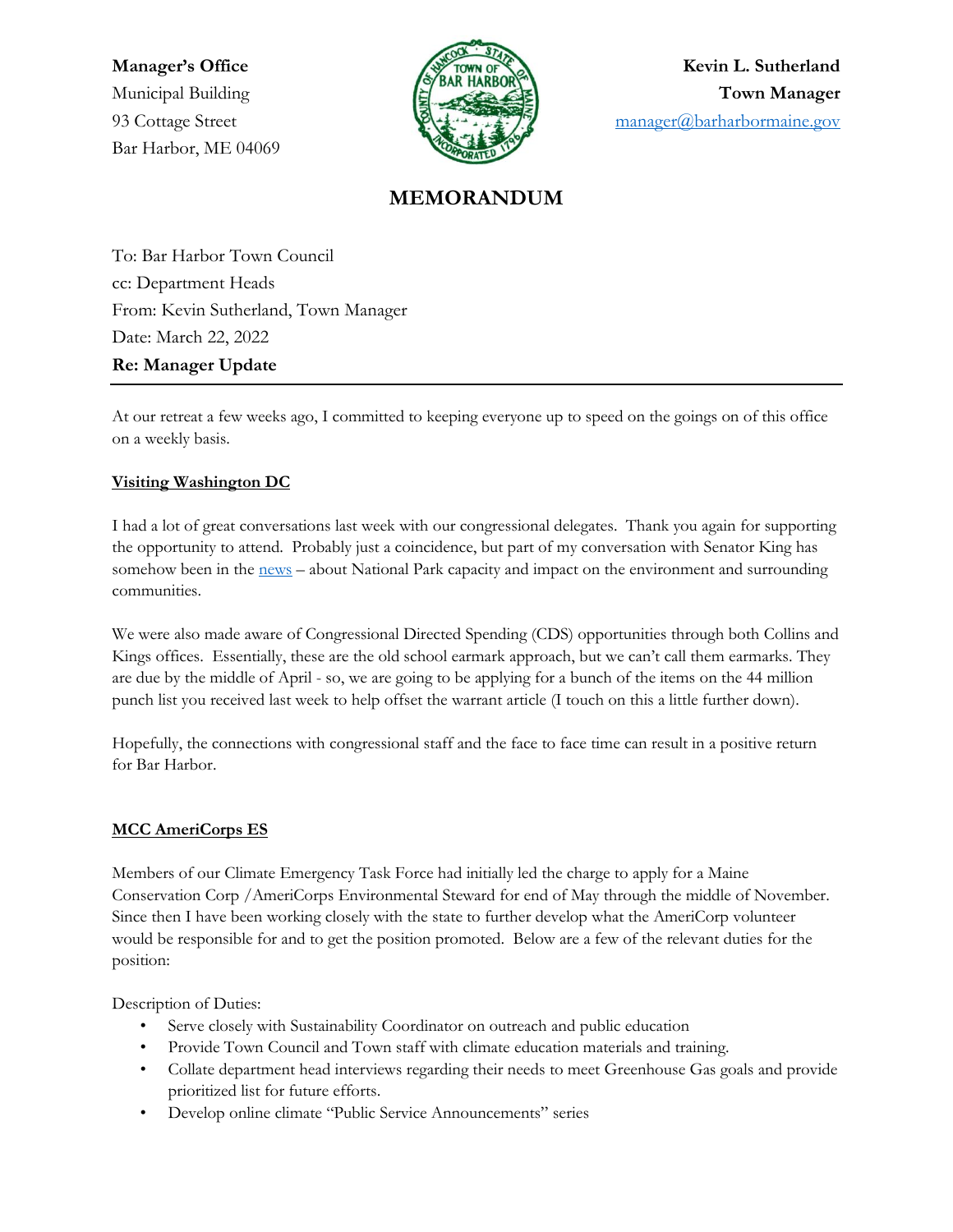- Collaborate with Communications Coordinator to create a "climate emergency" page on Town's website.
- Utilize polling software to gather input on Town-wide climate initiatives
- Build climate-related partnerships between local educational institutions and Town
- Ongoing—actively participate in community climate and sustainability events
- Organize regular "Climate Community Meetings"
- Keep the website up to date with task force work and climate initiatives.

#### **Community Resilience Partnership / Community Action Grant**

Yesterday, on behalf of Bar Harbor, Mount Desert, and Tremont, Bar Harbor applied for a Community Action Grant to the Governor's Office of Policy Innovation and the Future. Based on the feedback from all the community meetings we had prior to the application, the primary efforts of this grant are to support public engagement of climate change and to add EV charging stations.

This involves several tasks outlined in the grant:

| Climate Ambassadors Program               | \$18,697  |
|-------------------------------------------|-----------|
| Climate Action Plan Outreach              | \$13,050  |
| Decarbonizing Buildings Outreach          | \$3,825   |
| Electric Vehicle Outreach                 | \$2,385   |
| Electric Vehicle Charger Purchase/Install | \$66,000  |
|                                           | \$103,957 |

I am eternally grateful for Johannah Blackman, Executive Director of A Climate To Thrive for carrying this heavy load through the process and staying on top of me to make sure I crossed all the Ts. I will be even more grateful when we have a sustainability coordinator on staff who can help navigate all these tasks.

#### **Mitchell Center at University of Maine**

I am excited to share, we've received full financial support to bring Jared Entwistle, a graduate student intern from the Mitchell Center for Sustainable Solutions in the months of May and June to help us focus on and consider waste reduction efforts. In addition, there may be an opportunity to have an undergraduate intern involved as well. I will know more about how, where, and what the focus will be in the coming weeks. Finally, there is a [conference](https://umaine.edu/mitchellcenter/2022-maine-sustainability-water-conference/agenda/) on the 31<sup>st</sup> in Augusta in which Jared organized an all day [session track](https://umaine.edu/mitchellcenter/2022-maine-sustainability-water-conference/session-6-waste-track/) on waste. This might be a great conference to find a sustainability coordinator or at least help get the word out at that after 6/7, Bar Harbor will be looking for one. Given my pending vacation and the number of meeting requests I already have planned for Thursday next week, I don't think I can attend and attempt to recruit. Would any of the Councilors or other department heads be interested in attending to represent us? If so, please just sign up and I will cover the expense from the manager's travel/training account(s).

#### **Fiber Connection to Municipal Facilities and Utilities**

Council, at your January 4th meeting, on recommendation from CTC, you approved an approach to not accept any of the RFPs, to build a town-owned municipal-use-only network, and to have staff negotiate a sole-source agreement with a construction firm for building that network. Since that time, we've worked with Pioneer to price this project out and have been quoted some \$853,000 just for the known construction